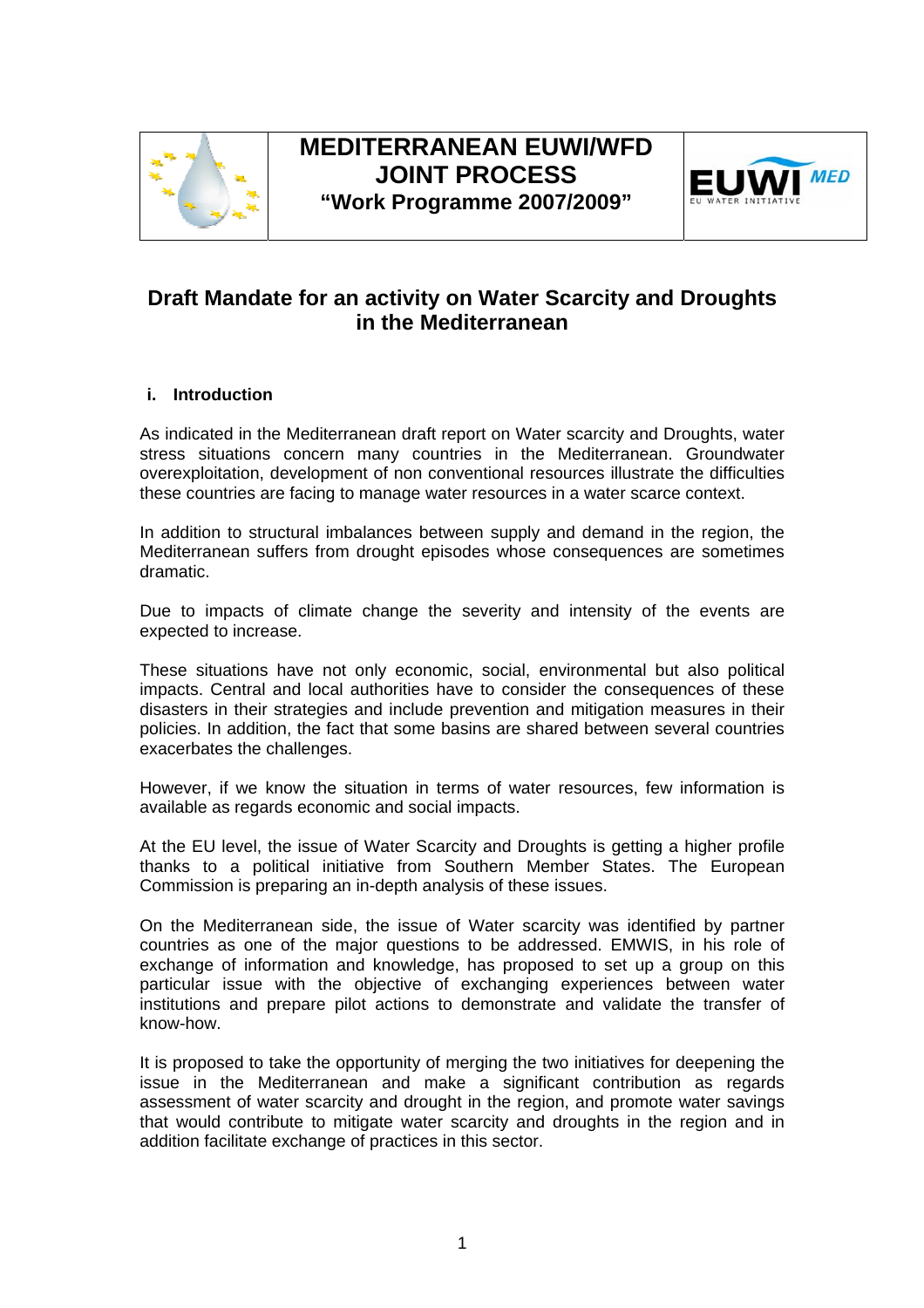It is suggested to include this topic as a theme for the second phase of the MED-EUW JP.

## **ii. Objectives and key subjects**

The objective of this activity on Water scarcity and droughts is to have an overview of the magnitude of the problem of water scarcity and droughts in the Mediterranean, particularly an assessment of their impacts, and exchange information on possible alternatives of water use that contribute to its saving and could be applied by different types of users.

This activity is targeted to the Member States, partner countries covered by the MED-EUWI, the Commission and interest groups.

Its aim is facilitate exchange of experiences between experts (EU and non-EU) on this issue, to produce an assessment of the impacts of water scarcity and drought in the region and to identify current practices in the Mediterranean to prevent and mitigate them.

Therefore, the objectives for this activity will be:

- $\triangleright$  Step 1: finalise the Mediterranean report on Water Scarcity and Droughts, initiated during the first phase of the Joint Process.
- ¾ Step 2: collect data and information on the economic, social and environmental impacts of water scarcity and droughts in the region.
- $\triangleright$  Step 3: information analysis and production of a report on the assessment of water scarcity and drought in the Mediterranean
- ¾ Step 4:identification and analysis of best practices and "success stories" for water saving measures and formulation of recommendations

## **iii. Organisation**

The activity will be lead by Morocco, the European Commission France and MENBO. EMWIS will support the participation of Morocco, provide electronic collaboration facilities and ensure the diffusion of draft reports to the national water institutions in the Mediterranean countries.

Membership includes EU Member States, MEDA and Balkans countries representatives, experts from MEDA water regional programme and Research projects, and other experts.

Interfaces with the WS&D activity at the EU level will be organised thanks to EU members of the Med group and co leaders.

Active contribution in the drafting of the report is required from members of the group. Exchange of information will be facilitated thanks to a webpage administrated by EMWIS.

## **iv. Expected outcomes and deliverables**

The expected deliverables are:

o Final version of the Mediterranean WS&D report by March 2007.